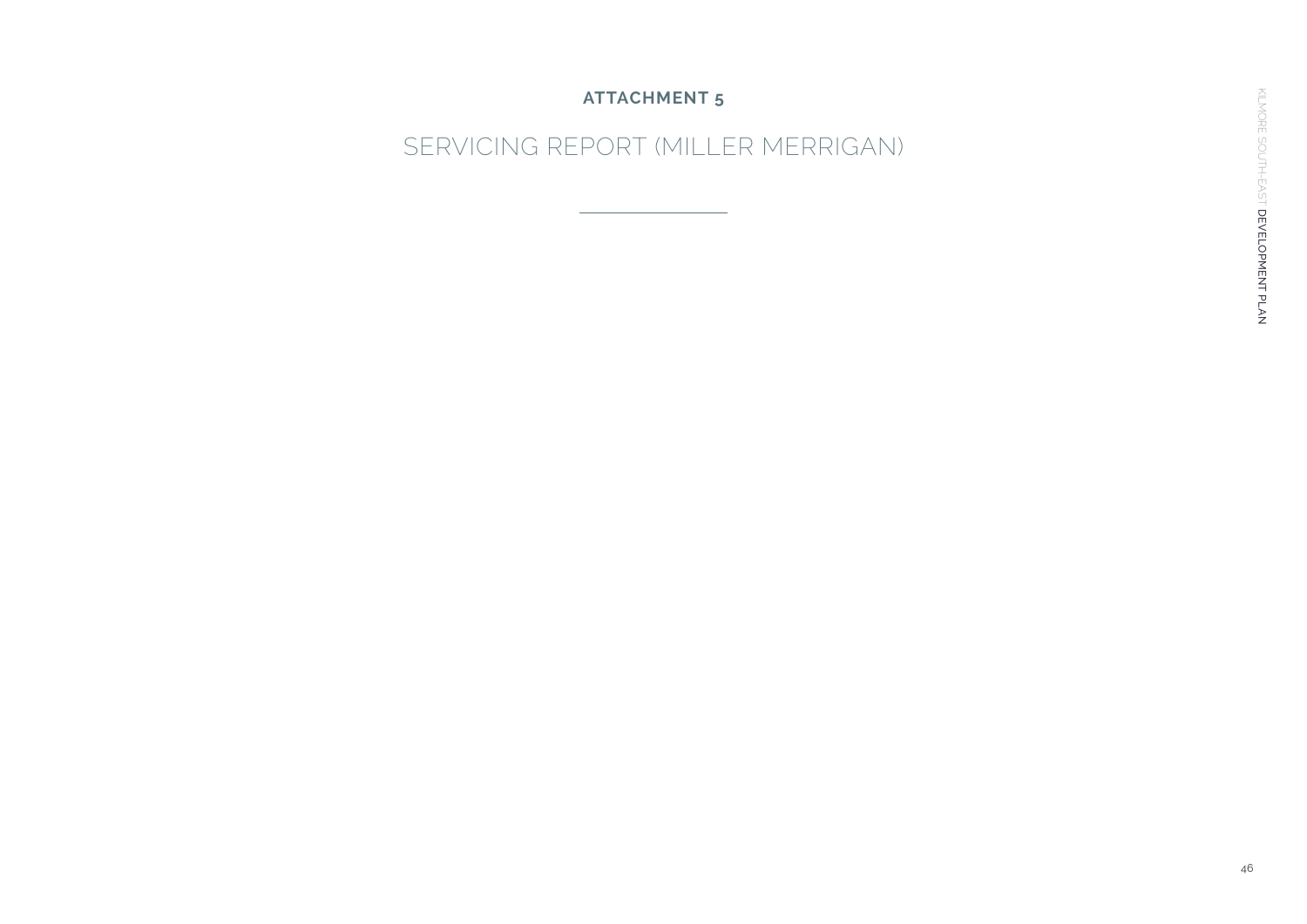# M|M



## **Development Servicing Memorandum**

### Kilmore South East Growth Precinct

Date: 20 September 2021 Version 2 Reference: 24055 Author: Dennis Graf

#### **1 I N T R O D U C T I O N & C O N T E X T**

This servicing memorandum details the investigated availability of drainage and servicing, and the anticipated requirements to provide services to the proposed development area.

The land is situated south east of the existing Kilmore township as depicted in [Figure 1.](#page-1-0)

The site was recently zoned to facilitate residential development in line with the strategic direction of the Kilmore Structure Plan.

The proposed development plan seeks to provide for approximately 1800 new residential allotments with associated social and community infrastructure as detailed within the Kilmore Structure Plan.

Development of this order require high level servicing planning and appropriate early consultation with servicing authorities to ensure the best outcome can be planned for.



<span id="page-1-0"></span>*Figure 1 - Kilmore context plan*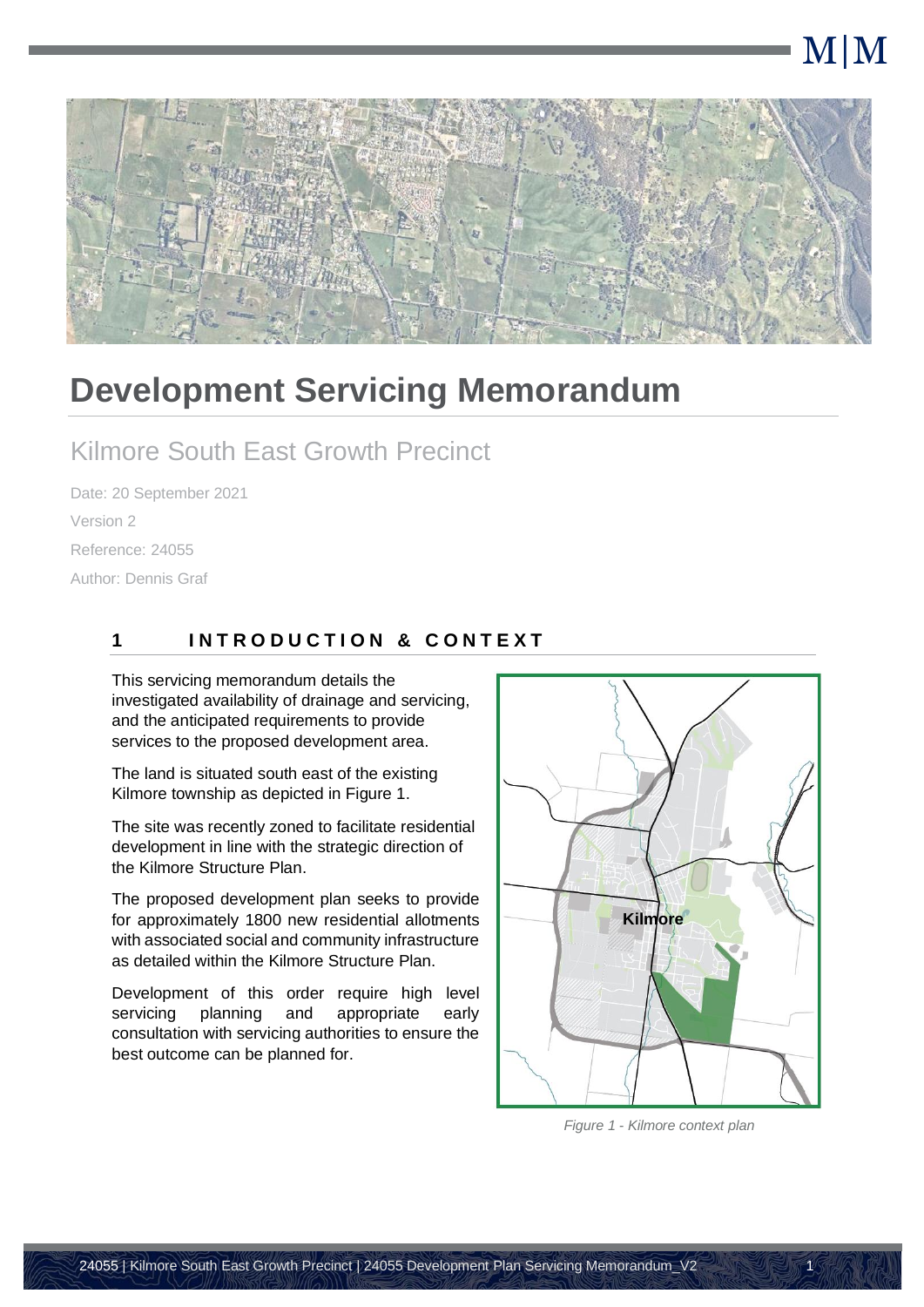$\overline{2}$ 

#### **2 D R A I N A G E & S E R V I C E S**

#### **2 . 1 D R A I N A G E S T R A T E G Y**

The responsible authority for local drainage is Mitchell Shire Council, the catchment management authority is the Goulburn Broken Catchment Management Authority (GBCMA).

The pre-application contacts within these organisations are:

- Cameron Baird from Mitchell Shire Council cameron.baird@,itchellshire.vic.gov.au Joel Leister from GBCMA joell@gbcma.vic.gov.au

As part of the planning scheme amendment process, a Stormwater Management Strategy (SWMS) was prepared for and reviewed by the GBCMA. The SWMS reviewed the intent of the Kilmore Structure Plan, recent flood modelling commissioned by the CMA and Council and provided detailed management strategies to guide future development applications to ensure appropriate stormwater facilities are incorporated within the development plan area.

During the design, Millar Merrigan and Afflux Consulting collaborated with GBCMA to form the SWMS, the general outcome indicated below in Figure 2 - [Drainage Concept](#page-2-0) (Afflux).

The control point for the system are the existing drainage and watercourses at the downstream side of the proposed storage assets nominated below as Graves St Storage and Tootle Street Est Storage.

Upstream waterways contributing to the development area have been addressed to ensure all surface runoff is appropriately considered and incorporated into the Development Plan area in an efficient manner that provides the great community use and benefit.



*Figure 2 - Drainage Concept (Afflux)*

<span id="page-2-0"></span>The SWMS is the backbone of future individual Stormwater Management Plans for each development, functional and detailed design of drainage infrastructure.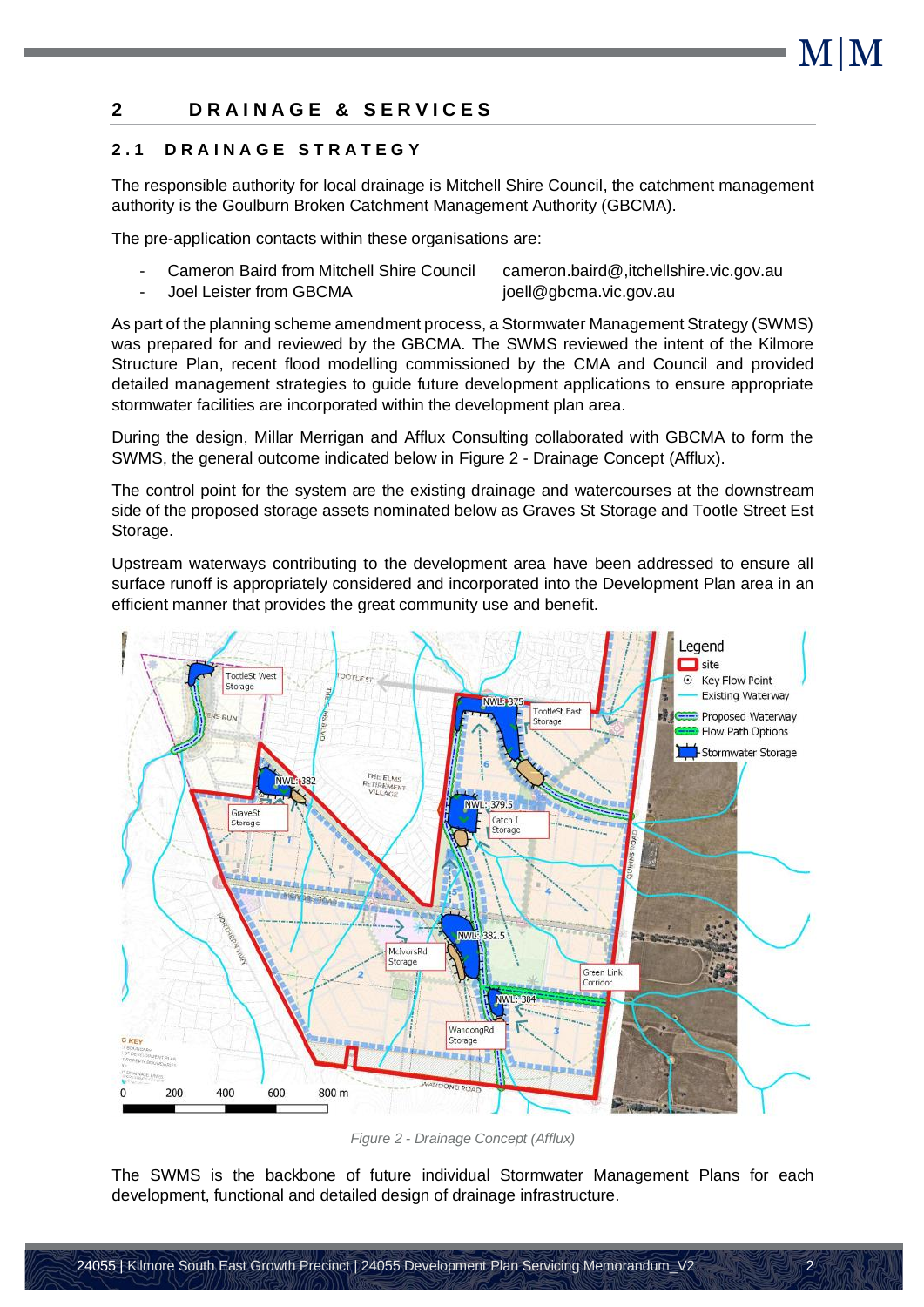#### **2 . 2 S E W E R & W A T E R**

The responsible authority for sewerage and water services is Goulburn Valley Water (GVW). The network growth to service this precinct is guided by Goulburn Valley Water strategic planning department and modelling.

Recent network modelling of the sewerage network revealed that additional capacity was required to reduce the current risk of environmental spill. With respect to the growth precinct, the existing network does not have capacity for new connections, therefore a higher order solution would be required to accommodate the future development and futureproof the existing network.

Millar Merrigan investigated numerous sewer servicing strategies in conjunction with GVW and their sewer modelling contractor, including sewer pump stations, and rising mains but after cost benefit analysis and future growth, a trunk gravity sewer extension was decided as the preferred way forwards for the township.

Millar Merrigan are working through the design component of the sewer which includes interaction with multiple stakeholders, including Council, Taungurung Clans.



*Figure 3 – Sewer & Water Concept Plans from the KSP (Aug 2016)*

Water reticulation will be extended to provide the development the required level of water service, with connection points to generally follow the concept plans within the Kilmore Structure Plan as depicted below.

It is understood through preliminary advice and feasibility investigations from GVW that the existing water reticulation network has capacity to service the future proposed development region.